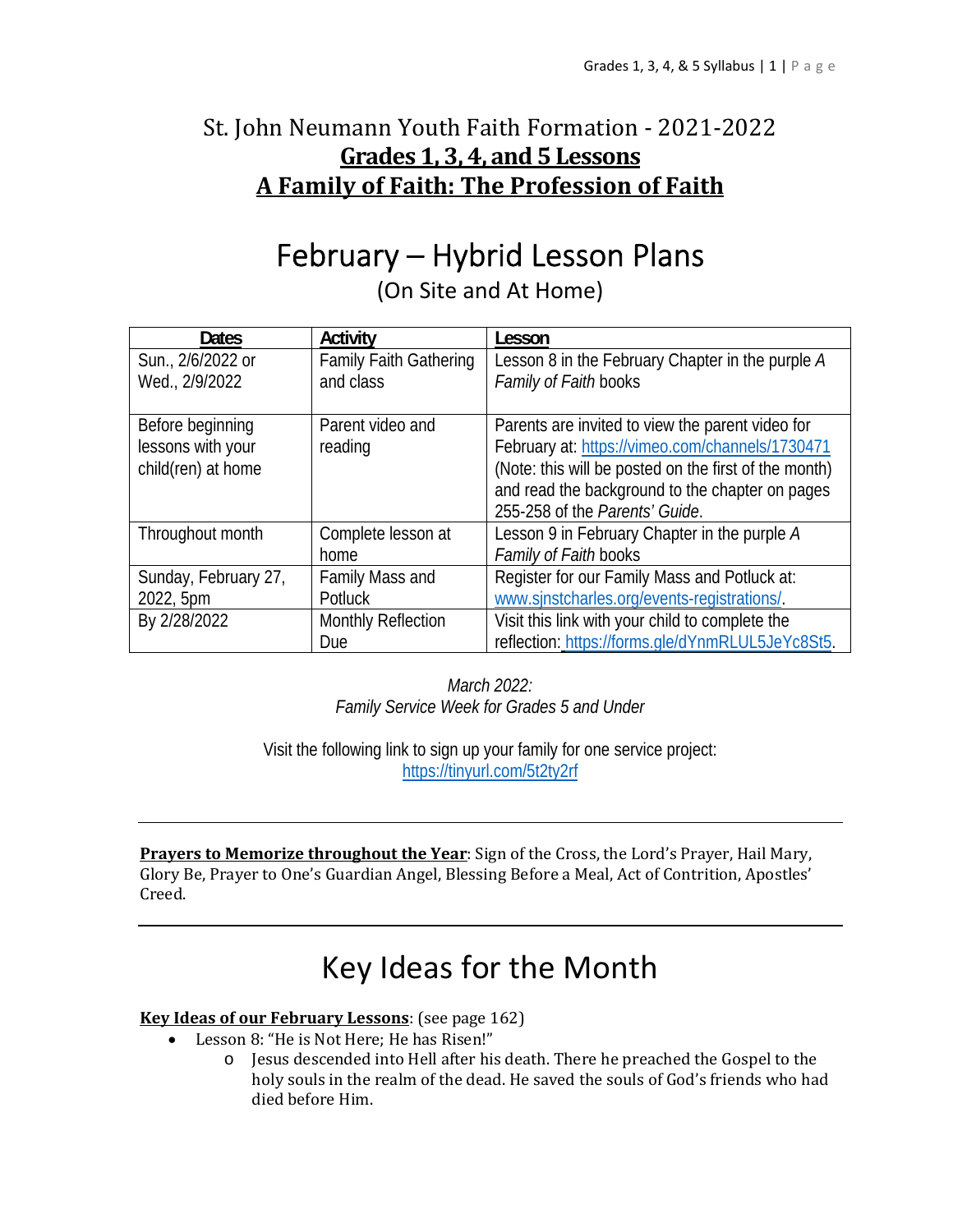- o On the third day after his death, he rose from the dead. This is the Resurrection of Jesus.
- o The Paschal Mystery is the Passion, Death, and Resurrection of Jesus.
- Lesson 9:
	- o Forty days after he rose from the dead, Jesus ascended into Heaven.
	- o Jesus is the only intercessor between God and man.
	- o He is seated at the right hand of the Father in Heaven.
	- o We look forward to the Second Coming of Jesus, when he will come again in glory to judge the living and the dead.
- To work on all month: Scripture verse of the month, saint of the month, Apostles' Creed memorization, Words to Know for the month, and Car Conversations.



#### **Catechists and Children, complete in class**:

Grades 1 through 5: Goal is to communicate the lesson's Key Ideas using age-appropriate activities.

- **Be on the upper level** for the Family Faith Gatherings (Sundays in Hoffman Center; Wednesdays in Hermes-Media Center) at the start time of the session. Once upstairs, get your grade-level sign, which will be in the white basket on a rolling cart. Therese will dismiss catechists and students to the lower level by grade about 10 minutes into the session. Lead students single file to lower-level classroom through stairwell by the nursery.
- **Video to be Shared with Everyone during the FFG.** Before you are dismissed to your classrooms, we will all view the following video: https://www.youtube.com/watch?v=7YJxwVzSOo0. We will begin at about the 4:15 minute mark. This video is in preparation for the activities to be done in the classroom.
- **Opening Prayer in Classroom** Procession to set up prayer table if you choose to do this; end with the Apostles Creed (5 min).
- **Lesson Introduction**: Share with the children that in class today you will talk about three things that happened at the end of Jesus' life: His Death, His Resurrection, and His Ascension. Make use of the white board and perhaps some graphics to point out these three things. As you talk about each event, refer back to the board to guide the children through the lesson.
- **Lesson 8, Activity 1**: "Did Jesus Really Die?" (10 min)
	- o Catechists, review this activity on pages 139-141 of the Parents' Guide. Note: When talking to the children about death, be sensitive to the innocent hearts you have in your class. Use concrete words like "dead" and "death," rather than "sleep" or "pass away." Acknowledge that sadness is OK, but Jesus does not want us to be afraid when we talk about death.
	- o With the children explore the meaning of the line from the Apostles' Creed: "He descended into Hell." Use a painting in the Children's Activity Books on page 107 to talk about the meaning. Refer also to the video we all watched with the children's parents.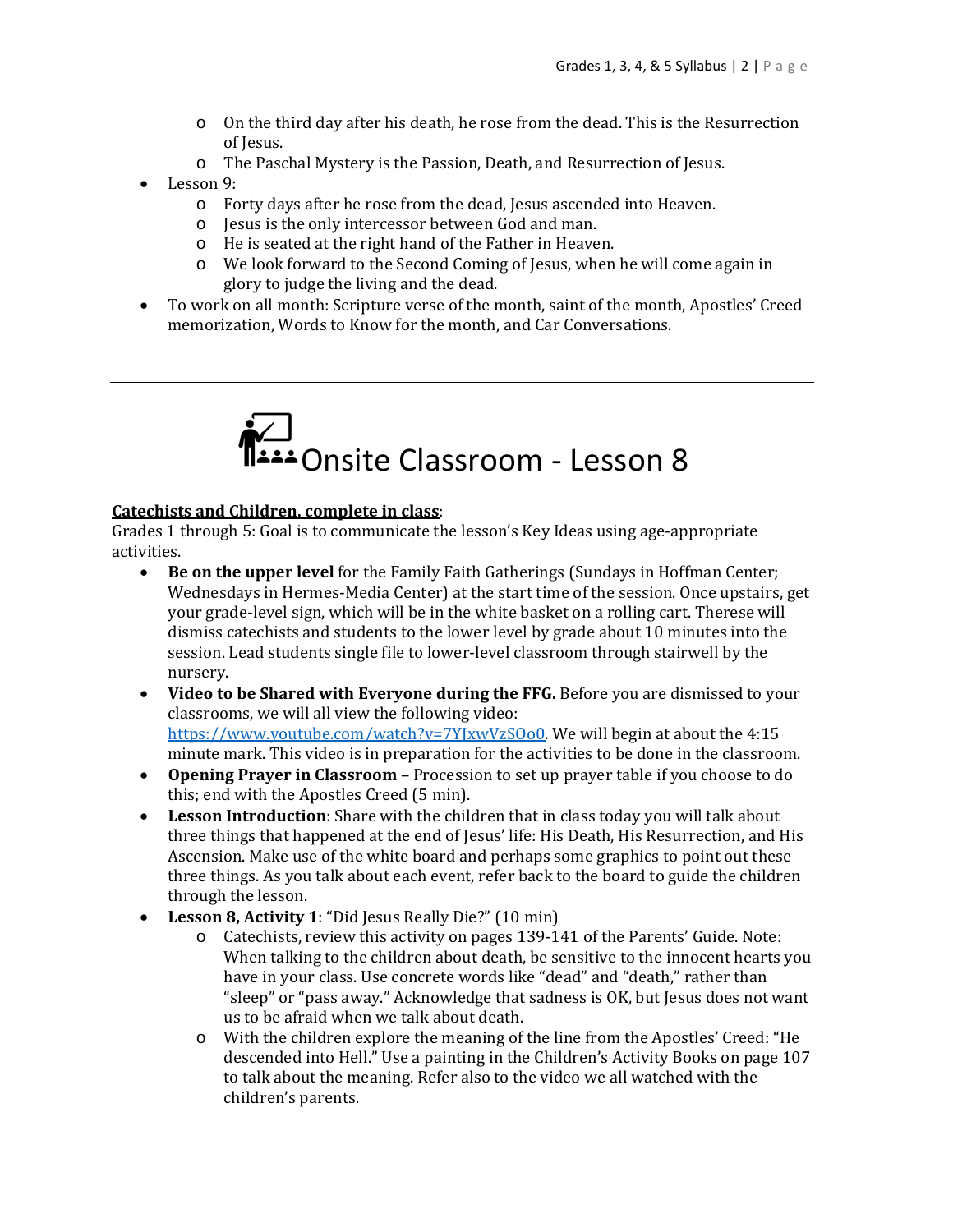- o Key ideas to communicate:
	- Jesus did really die.
	- Jesus' body was laid in a tomb. During the days between Good Friday, when he died, and Easter Sunday, when he rose from the dead, Jesus' soul was in the realm of the dead.
	- Jesus saved the souls of the dead who died as God's friends. He kept the promise that God made to humans, starting with Adam, to open Heaven to all of God's friends.
- **Lesson 8, Activity 2**: "The Resurrection" (10 min)
	- o Catechists, review this activity on pages 142-144 of the Parents' Guide.
	- o With the children, read the Scripture accounts of Jesus' Resurrection and appearance to His disciples from the Parents' Guide on page 143 and 144. Discuss the truths present in the accounts.
	- o Key ideas to communicate to the children:
		- Jesus rose from the dead. His disciples did not immediately understand and believe that this was Jesus. They needed to rely on faith to understand and believe in God's plan.
		- **Jesus was not a ghost when we rose from the dead. His body was real.** Jesus proved this by eating with His disciples and allowing them to touch Him. One day our bodies will also rise from dead at Jesus' Second Coming.
- **LESSON 9, Activity 2**: "The Ascension" (10 min):
	- o Catechists, review this activity on pages 152-154 of the Parents' Guide.
	- o With the children, read the scripture account of Jesus' Ascension and discuss the event. While the children color the picture of page 112 of the Children's Activity Book, guide the students in retelling the story. For younger children, read/summarize "Jesus Gives the Great Commission and Ascends into Heaven," on pages 238-242 in the *Book of Bible Stories*. For children in Grade 5, read Luke 24:36-52 in the *BreakThrough Bible.* Note: The children do not need their Bibles from home; catechists should read from their copies of the Bible or Bible Stories.
	- o Key ideas to communicate to the children:
		- After Jesus' Resurrection, He spent 40 days with His disciples. After 40 days, He ascended into Heaven.
		- Because Jesus ascended into Heaven, we have the hope that we too can someday go to Heaven. We can get to Heaven only through Jesus.
		- At His Ascension, Jesus' friends must have been saddened that Jesus would no longer be on earth with them and also afraid to be on their own.
		- Jesus gave his Apostles the mission to spread the Gospel. He also told them that He would send the Holy Spirit to them to enable them to fulfill their mission.

#### **Supplies in your In‐boxes for Sun., 2/6/2022, and Wednesday, 2/2/2022**:

 Extra copies of pages 107 and 112 of *Children's Activity Book* in case anyone forgets their book.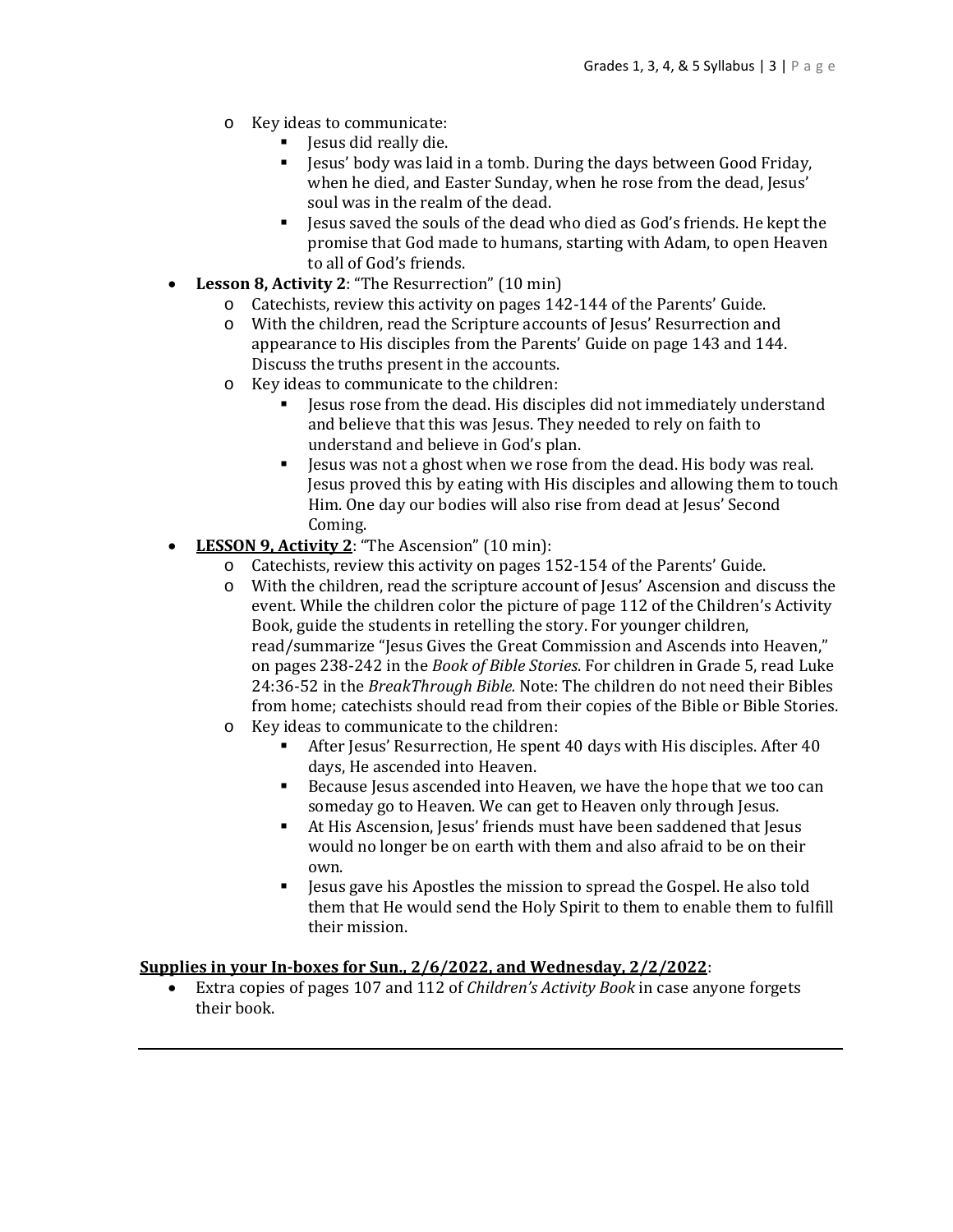# Home – Last Half of Lesson 8

*In the classroom, children completed Activities 1 and 2 of Lesson 8. If you would like to complete other activities in this lesson, please use the following to guide your family.*

## **Activity 3**: Salvation is a Process

**Ages**: Ages 8 and up.

**Focus**: Salvation is both a free gift of God and something we must work for throughout our lives.

**"Parent's Guide" pages**: pages 145 and 146

**"Children's Activity Book" pages**: page 108

**Activity**: Learn that salvation is a process by examining scripture passages

#### **Key ideas to communicate to the children**:

- Catholics believe that salvation is not a single event that happens to us. It is a process in which we must cooperate with the grace God offers us.
- Jesus' Passion, Death, and Resurrection makes it possible for us to go to Heaven, but it is not a guarantee.
- Salvation is a free gift, but we must also work for it throughout our lives.

### **Activity 4**: Mardi Gras and Ash Wednesday

*In 2022, Fat Tuesday is on March 1, 2022, and Ash Wednesday is on March 2. Save these activities to do with your family on those days.*

**Ages**: All ages.

**Focus**: We should ask God to unite our desires with His as we enter into Lent.

**"Parent's Guide" pages**: page 147

**"Children's Activity Book" pages**: pages 109-110

**Activity**: Mark and celebrate the days of Mardi Gras and Ash Wednesday.

#### **Key ideas to communicate to the children**:

 Lent is the liturgical season in which we prepare to enter into the Paschal Mystery via the celebration of Holy Thursday, Good Friday, Holy Saturday, and Easter Sunday.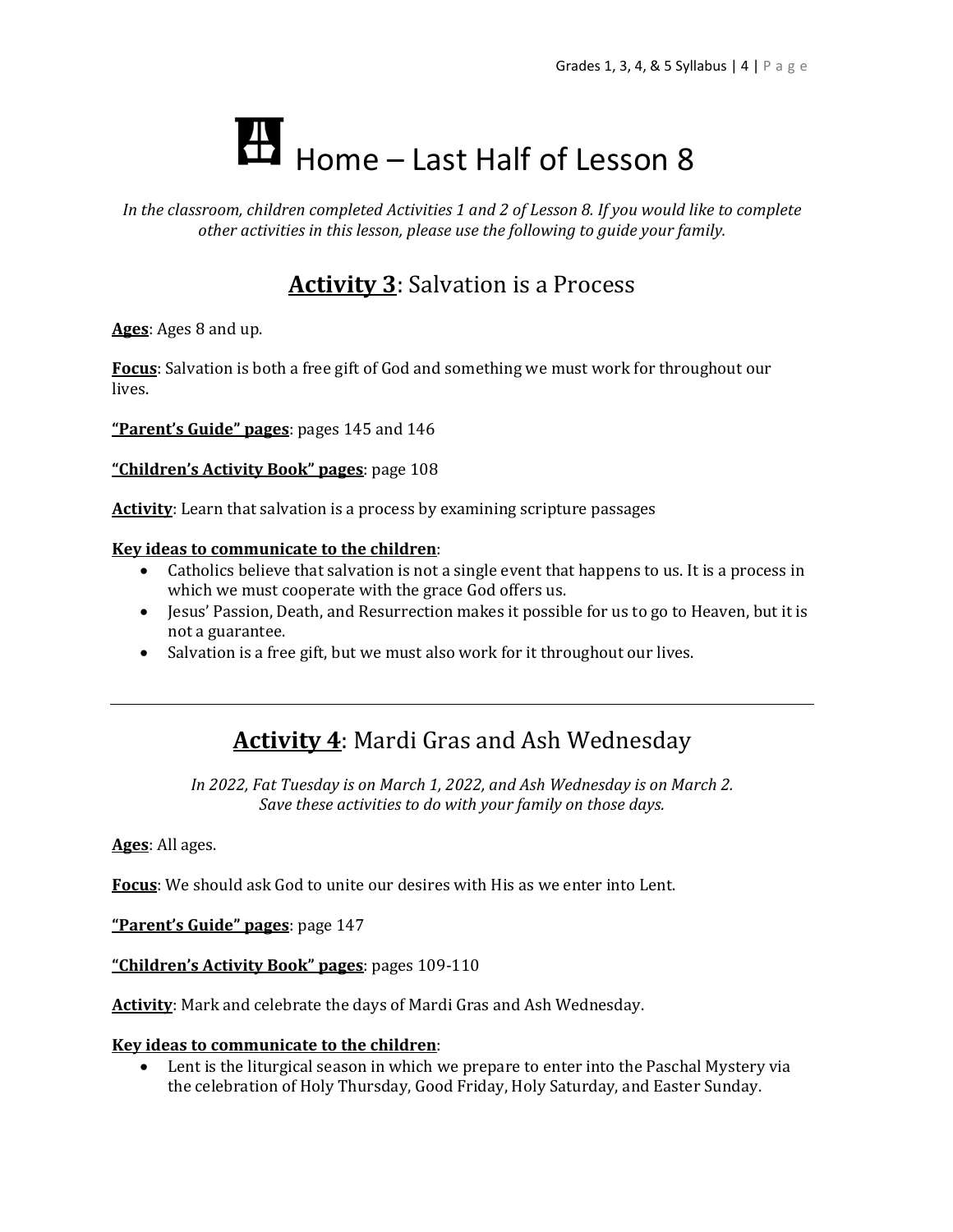- The Tuesday before Lent is often called Fat Tuesday or Mardi Gras. People would traditionally eat all the food on this day that they planned to give up for Lent.
- On Ash Wednesday, the first day of Lent, we receive ashes on our forehead in the shape of a cross to remind us that we will one day die and that we are completely dependent on the saving work of Jesus Christ.

# Home - Lesson 9 Activities

*Parents, choose two to three activities in this lesson to present to your children at home. Communicate the lesson's key ideas, listed above. Your children did complete Activity 2 of Lesson 9 in the classroom.* 

*We encourage you to complete Activity 4 of Lesson 9, "These Least Brothers of Mine," which will add a page to your Family Storybook/white binder.* 

## **Activity 1**: *Te Deum* Prayer and Discussion

**Ages**: All ages.

**Focus**: Review of our learning to this point.

**"Parent's Guide" pages**: pages 150-151

**"Children's Activity Book" pages**: page 111

**Activity**: Review the year's lessons so far using the words of the fourth-century Christian hymn *Te Deum*.

#### **Key ideas to communicate to the children**:

• See the lesson review on page 151 of the "Parents' Guide"

**Supplement**: With your family, view a video of the *Te Deum* hymn at: https://www.youtube.com/watch?v=xSnowlEAO8o. Or listen to the Latin version: https://www.youtube.com/watch?v=3Diqtm6J3\_E.

## **Activity 2**: The Ascension

**Ages**: All ages.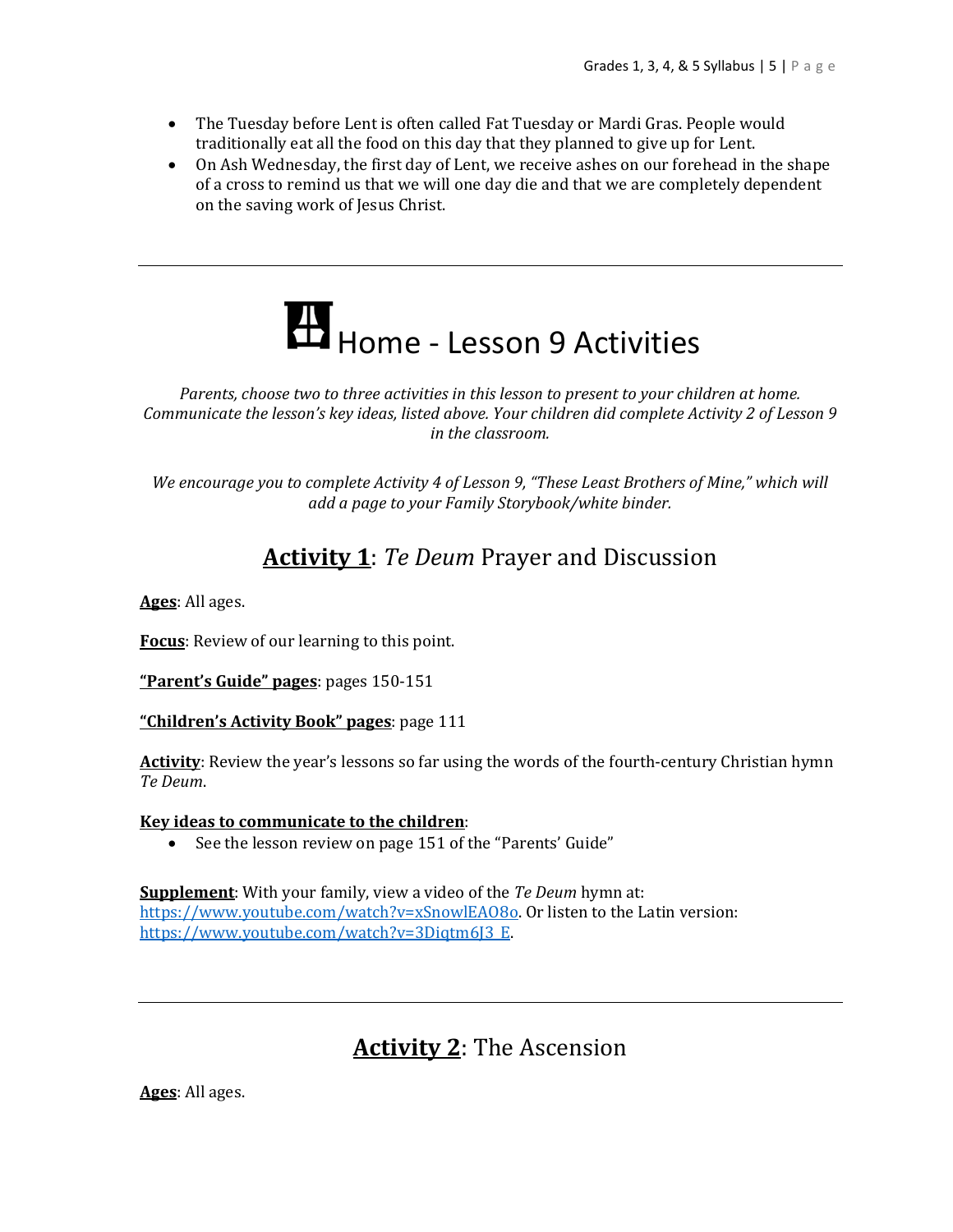**Focus**: Jesus' Ascension is our hope that we too may go to Heaven one day.

#### **"Parent's Guide" pages**: pages 152-154

#### **"Children's Activity Book" pages**: page 112

Activity: Read the scripture account of Jesus' Ascension and discuss the event as a family. While coloring a picture, guide your child in retelling the story.

#### **Key ideas to communicate to the children**:

- After Jesus' Resurrection, He spent 40 days with His disciples. After 40 days, He ascended into Heaven.
- Because Jesus ascended into Heaven, we have the hope that we too can someday go to Heaven. We can get to Heaven only through Jesus.
- At His Ascension, Jesus' friends must have been saddened that Jesus would no longer be on earth with them and also afraid to be on their own.
- Jesus gave his Apostles the mission to spread the Gospel. He also told them that He would send the Holy Spirit to them to enable them to fulfill their mission.

#### **Bible Stories**:

- For younger children, read "Jesus Gives the Great Commission and Ascends into Heaven," on pages 238-242 in the *Book of Bible Stories*.
- For children in Grade 5, read Luke 24:36-52 in the *BreakThrough Bible.*

## **Activity 3**: Last Days and Last Judgment

**Ages**: All ages.

**Focus**: At the end of the world, Jesus will return to earth to judge the living and the dead and to bring His Kingdom to its fullness.

**"Parent's Guide" pages**: pages 155-156

**"Children's Activity Book" pages**: pages 113-114

Activity: Read the essay in the parents' guide or children's activity book and discuss the last days.

#### **Key ideas to communicate to the children**:

Be sure to discuss the main points on page 155 of the Parents' Guide.

### **Activity 4**: These Least Brothers of Mine